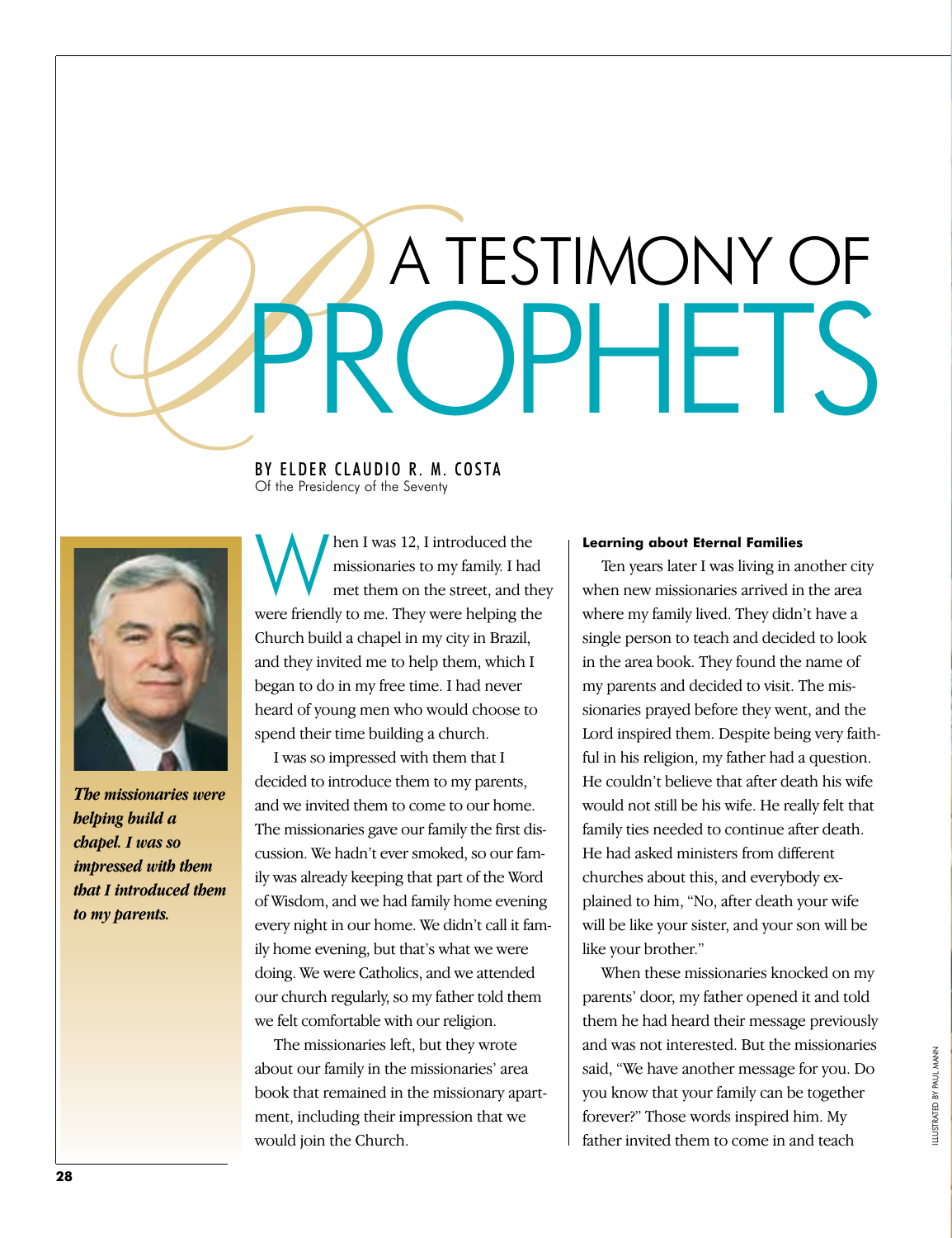**NEW ERA** OCTOBER 2007 **29**